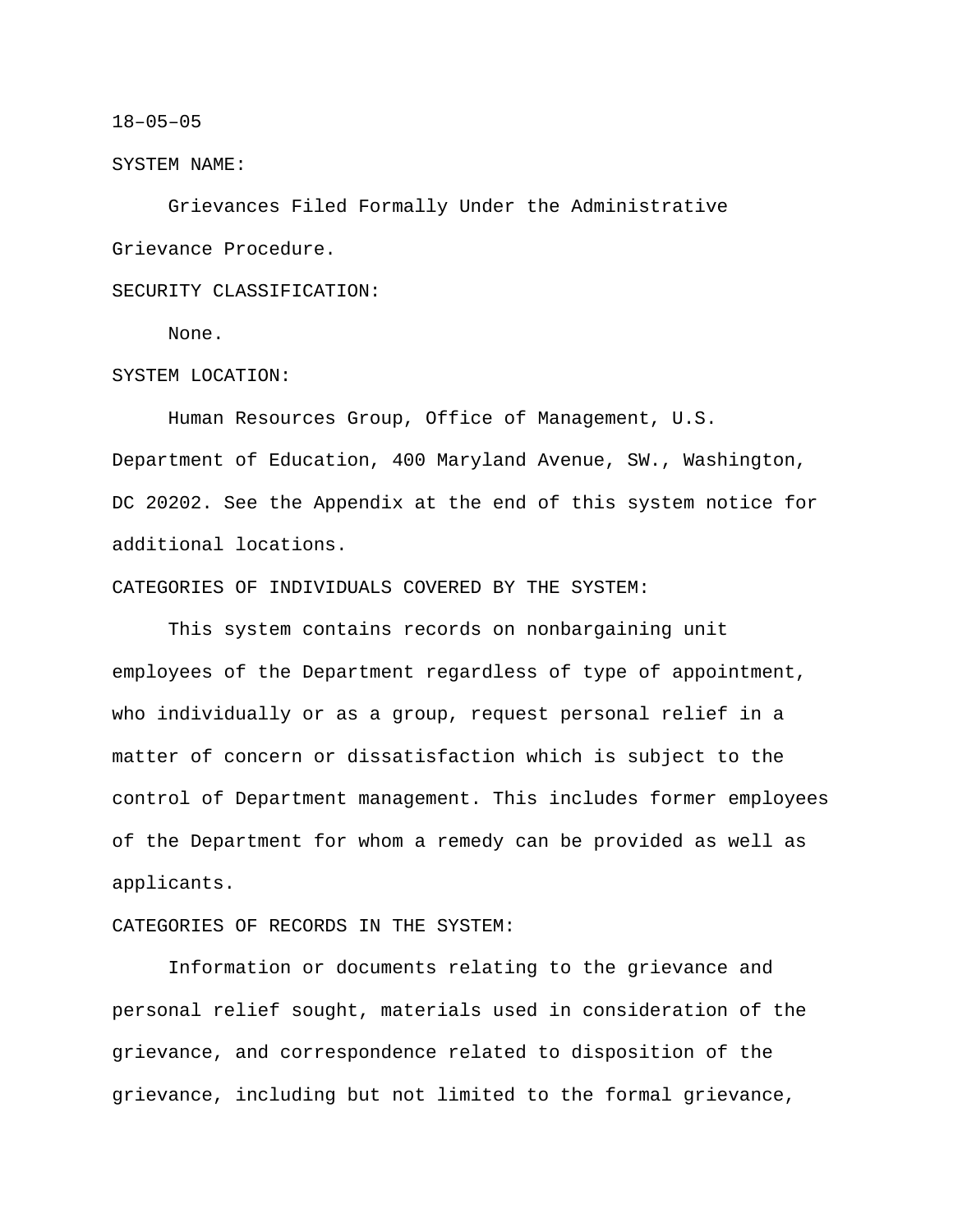fact finder's report, final decision, and all other related documents.

AUTHORITY FOR MAINTENANCE OF THE SYSTEM:

5 U.S.C. 1302.

PURPOSE(S):

The information contained in this system is to consider and settle matters of dissatisfaction or concern of covered individuals.

ROUTINE USES OF RECORDS MAINTAINED IN THE SYSTEM, INCLUDING CATEGORIES OF USERS AND THE PURPOSE OF SUCH USES:

The Department of Education (Department) may disclose information contained in a record in this system of records under the routine uses listed in this system of records without the consent of the individual if the disclosure is compatible with the purposes for which the record was collected. These disclosures may be made on a case-by-case basis or, if the Department has complied with the computer matching requirements of the Act, under a computer matching agreement.

(1) Disclosure for Use by Other Law Enforcement Agencies. The Department may disclose information to any Federal, State, local, or foreign agency or other public authority responsible for enforcing, investigating, or prosecuting violations of administrative, civil, or criminal law or regulation if that information is relevant to any enforcement, regulatory,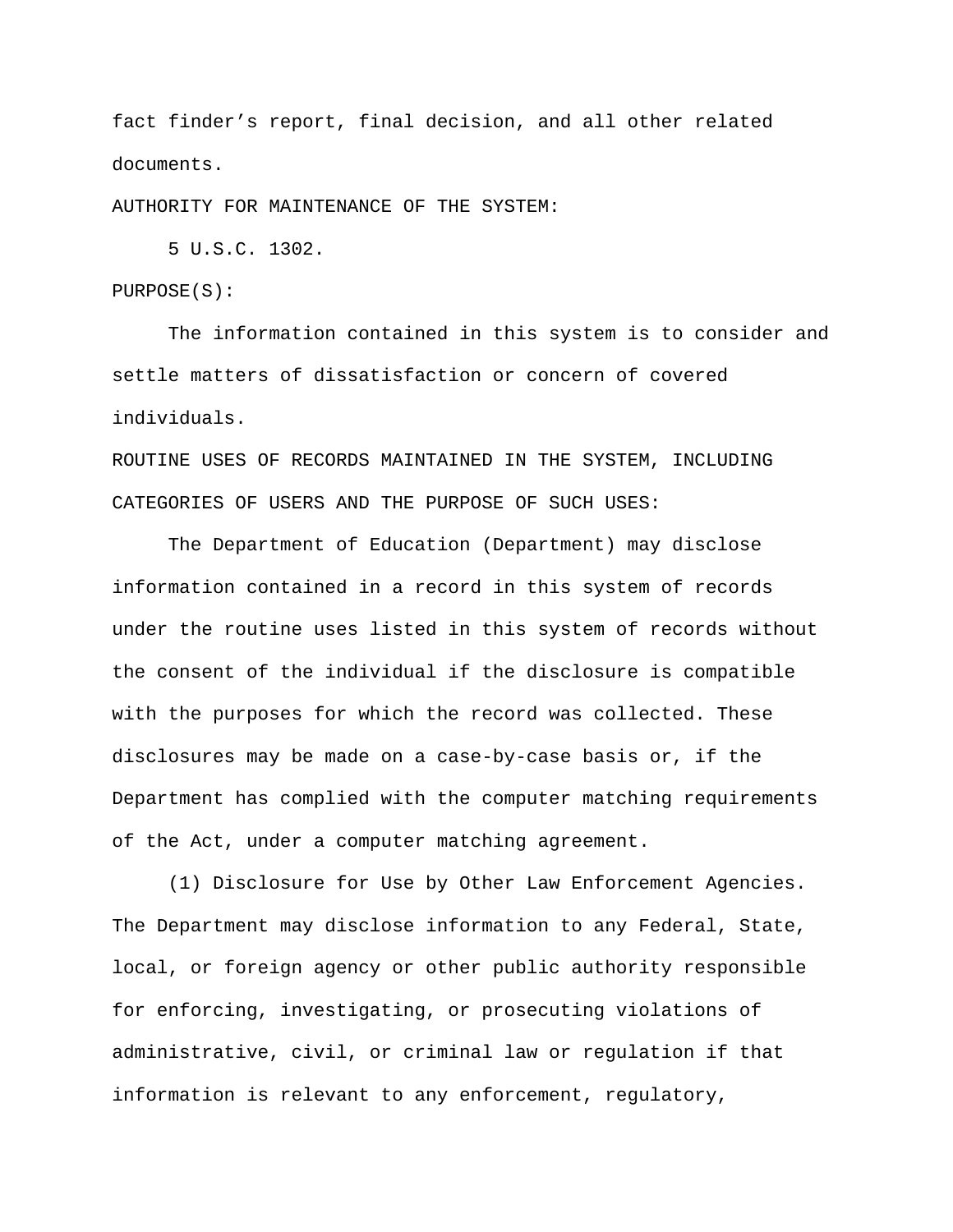investigative, or prosecutive responsibility within the receiving entity's jurisdiction.

(2) Enforcement Disclosure. In the event that information in this system of records indicates, either on its face or in connection with other information, a violation or potential violation of any applicable statute, regulation, or order of a competent authority, the Department may disclose the relevant records to the appropriate agency, whether foreign, Federal, State, Tribal, or local, charged with the responsibility of investigating or prosecuting that violation or charged with enforcing or implementing the statute, executive order, rule, regulation, or order issued pursuant thereto.

(3) Litigation and Alternative Dispute Resolution (ADR) Disclosures.

(a) Introduction. In the event that one of the parties listed below is involved in litigation or ADR, or has an interest in litigation ADR, the Department may disclose certain records to the parties described in paragraphs  $(b)$ ,  $(c)$  and  $(d)$ of this routine use under the conditions specified in those paragraphs:

(i) The Department of Education, or any component of the Department; or

(ii) Any Department employee in his or her official capacity; or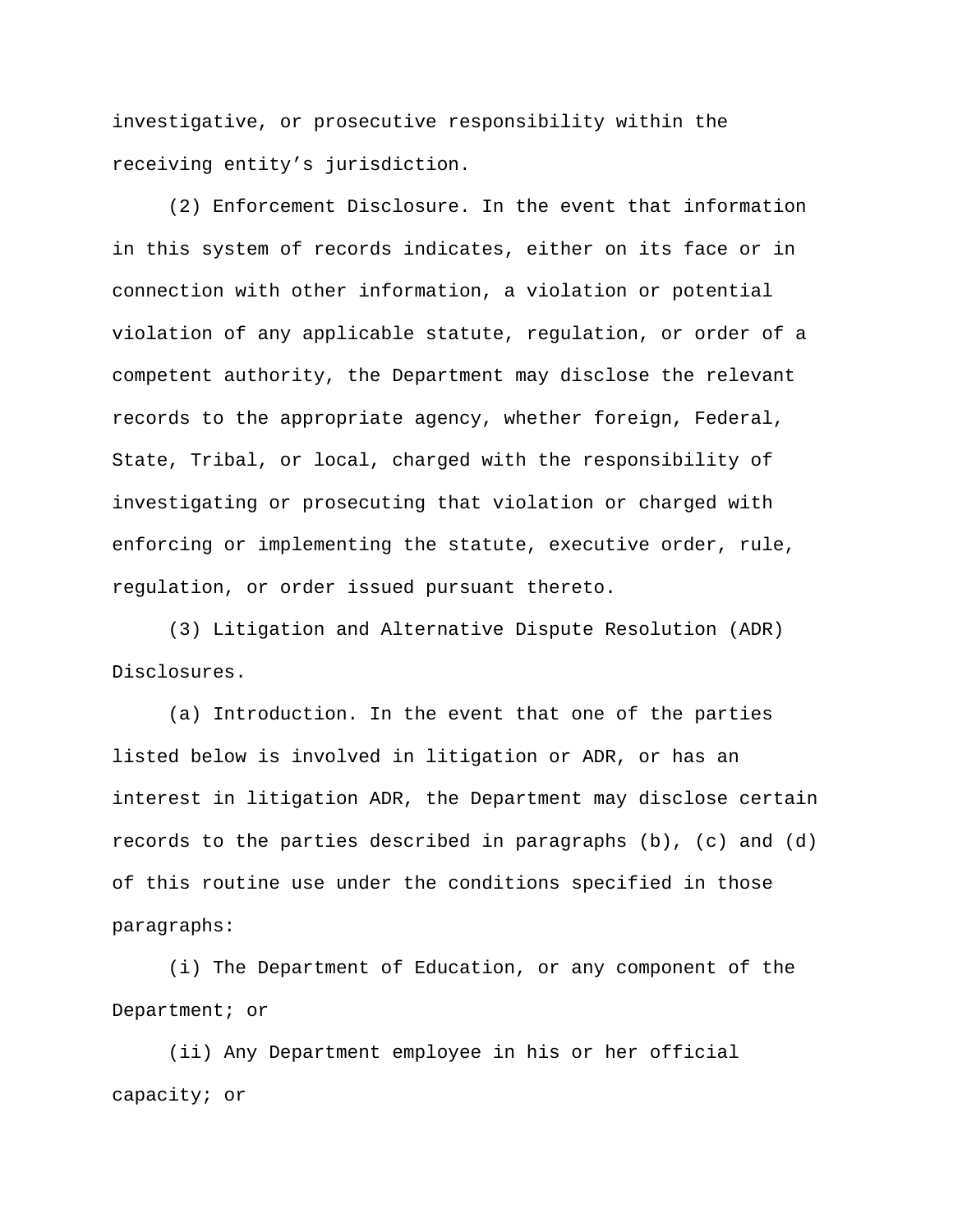(iii) Any Department employee in his or her individual capacity if the Department of Justice (DOJ) has agreed to provide or arrange for representation for the employee;

(iv) Any Department employee in his or her individual capacity where the agency has agreed to represent the employee; or

(v) The United States where the Department determines that the litigation is likely to affect the Department or any of its components.

(b) Disclosure to the DOJ. If the Department determines that disclosure of certain records to the DOJ is relevant and necessary to litigation or ADR, the Department may disclose those records as a routine use to the DOJ.

(c) Administrative Disclosures. If the Department determines that disclosure of certain records to an adjudicative body before which the Department is authorized to appear, an individual or entity designated by the Department or otherwise empowered to resolve or mediate disputes is relevant and necessary to the administrative litigation, the Department may disclose those records as a routine use to the adjudicative body, individual, or entity.

(d) Parties, counsels, representatives and witnesses. If the Department determines that disclosure of certain records to a party, counsel, representative or witness in an administrative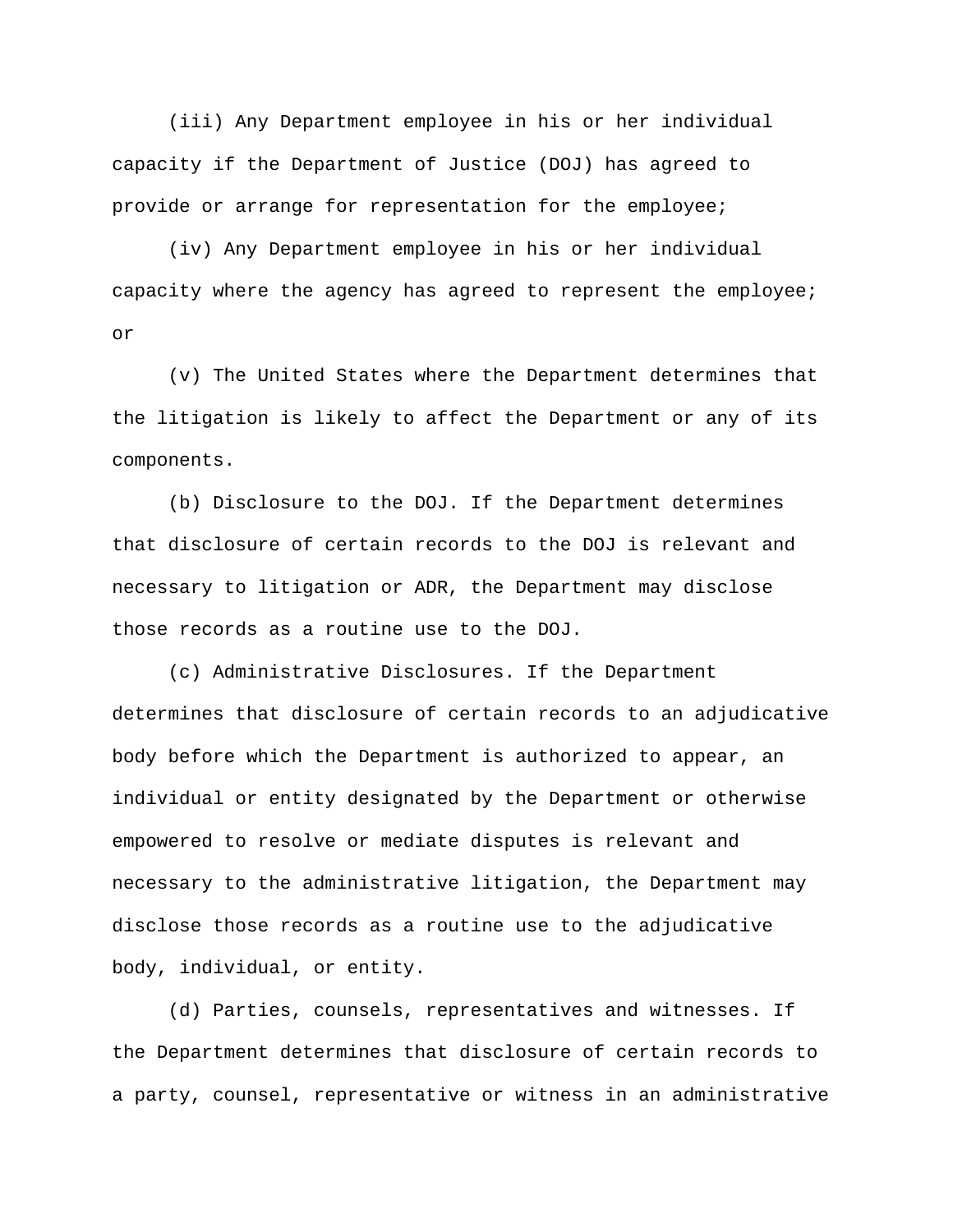proceeding is relevant and necessary to the litigation, the Department may disclose those records as a routine use to the party, counsel, representative or witness.

(4) Employment, Benefit, and Contracting Disclosure.

(a) For Decisions by the Department. The Department may disclose a record to a Federal, State, or local agency maintaining civil, criminal, or other relevant enforcement or other pertinent records, or to another public authority or professional organization, if necessary to obtain information relevant to a Department decision concerning the hiring or retention of an employee or other personnel action, the issuance of a security clearance, the letting of a contract, or the issuance of a license, grant, or other benefit.

(b) For Decisions by Other Public Agencies and Professional Organizations. The Department may disclose a record to a Federal, State, local, or foreign agency or other public authority or professional organization, in connection with the hiring or retention of an employee or other personnel action, the issuance of a security clearance, the reporting of an investigation of an employee, the letting of a contract, or the issuance of a license, grant, or other benefit, to the extent that the record is relevant and necessary to the receiving entity's decision on the matter.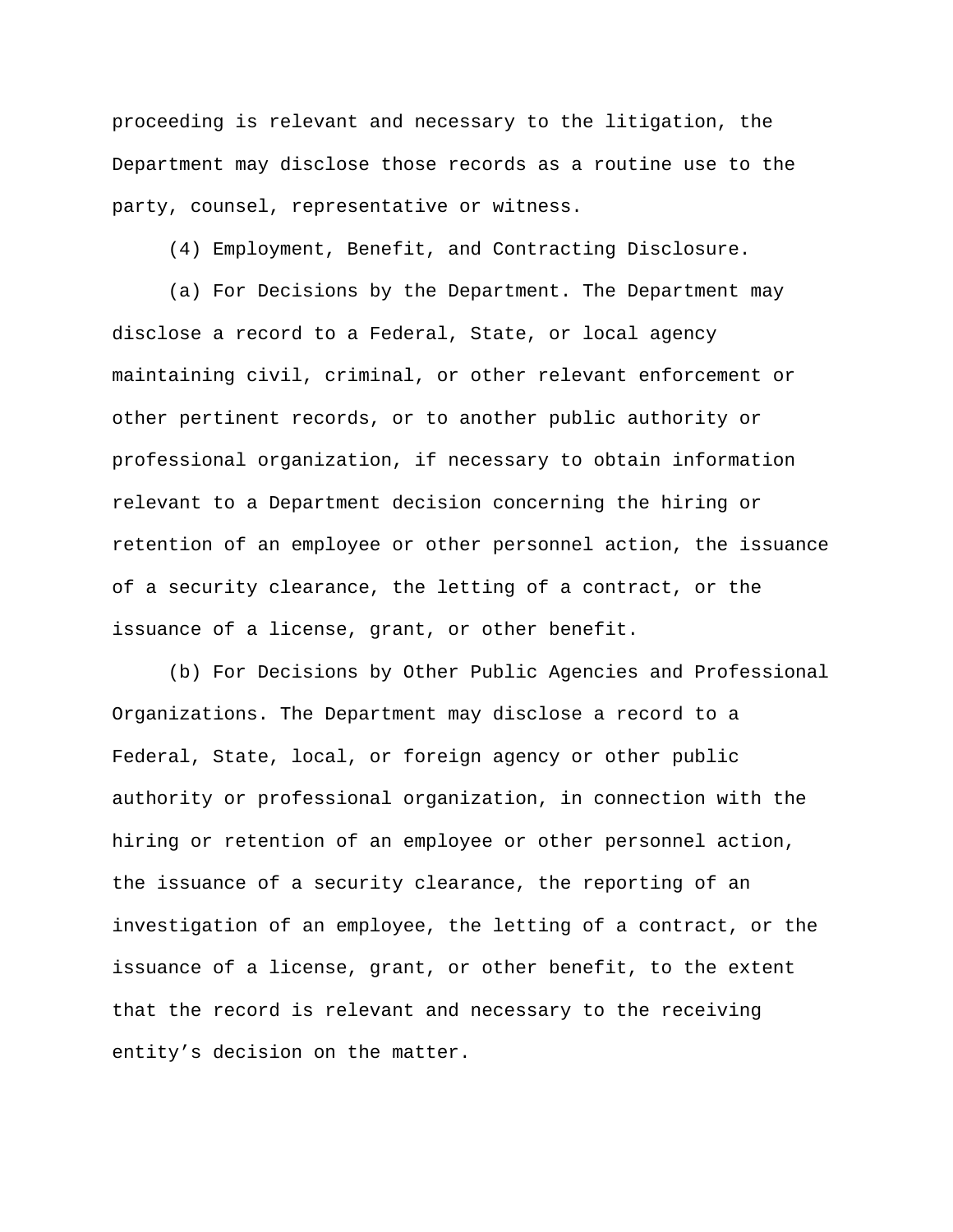(5) Employee Grievance, Complaint or Conduct Disclosure. The Department may disclose a record in this system of records to another agency of the Federal Government if the record is relevant to one of the following proceedings regarding a present or former employee of the Department: Complaint, grievance, discipline or competence determination proceedings. The disclosure may only be made during the course of the proceeding.

(6) Labor Organization Disclosure. A component of the Department may disclose records to a labor organization if a contract between the component and a labor organization recognized under Title V of the United States Code, Chapter 71, provides that the Department will disclose personal records relevant to the organization's mission. The disclosures will be made only as authorized by law.

(7) Freedom of Information Act (FOIA) Advice Disclosure. The Department may disclose records to the Department of Justice and the Office of Management and Budget if the Department concludes that disclosure is desirable or necessary in determining whether particular records are required to be disclosed under the FOIA.

(8) Disclosure to the Department of Justice (DOJ). The Department may disclose records to the DOJ to the extent necessary for obtaining DOJ advice on any matter relevant to an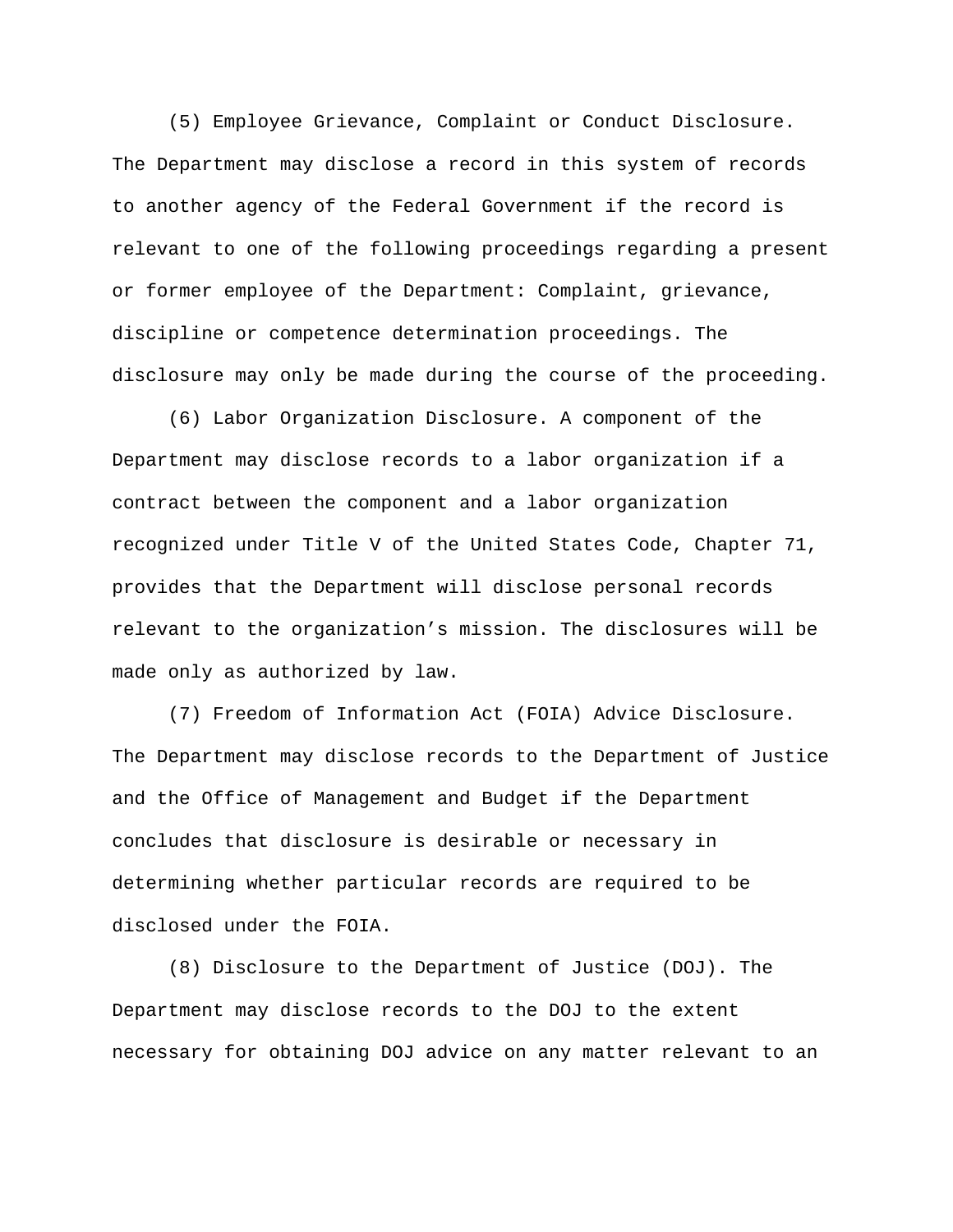audit, inspection, or other inquiry related to the programs covered by this system.

(9) Contract Disclosure. If the Department contracts with an entity for the purposes of performing any function that requires disclosure of records in this system to employees of the contractor, the Department may disclose the records to those employees. Before entering into such a contract, the Department shall require the contractor to maintain Privacy Act safeguards as required under 5 U.S.C. 552a(m) with respect to the records in the system.

(10) Research Disclosure. The Department may disclose records to a researcher if an appropriate official of the Department determines that the individual or organization to which the disclosure would be made is qualified to carry out specific research related to functions or purposes of this system of records. The official may disclose records from this system of records to that researcher solely for the purpose of carrying out that research related to the functions or purposes of this system of records. The researcher shall be required to maintain Privacy Act safeguards with respect to the disclosed records.

(11) Congressional Member Disclosure. The Department may disclose records to a member of Congress from the record of an individual in response to an inquiry from the member made at the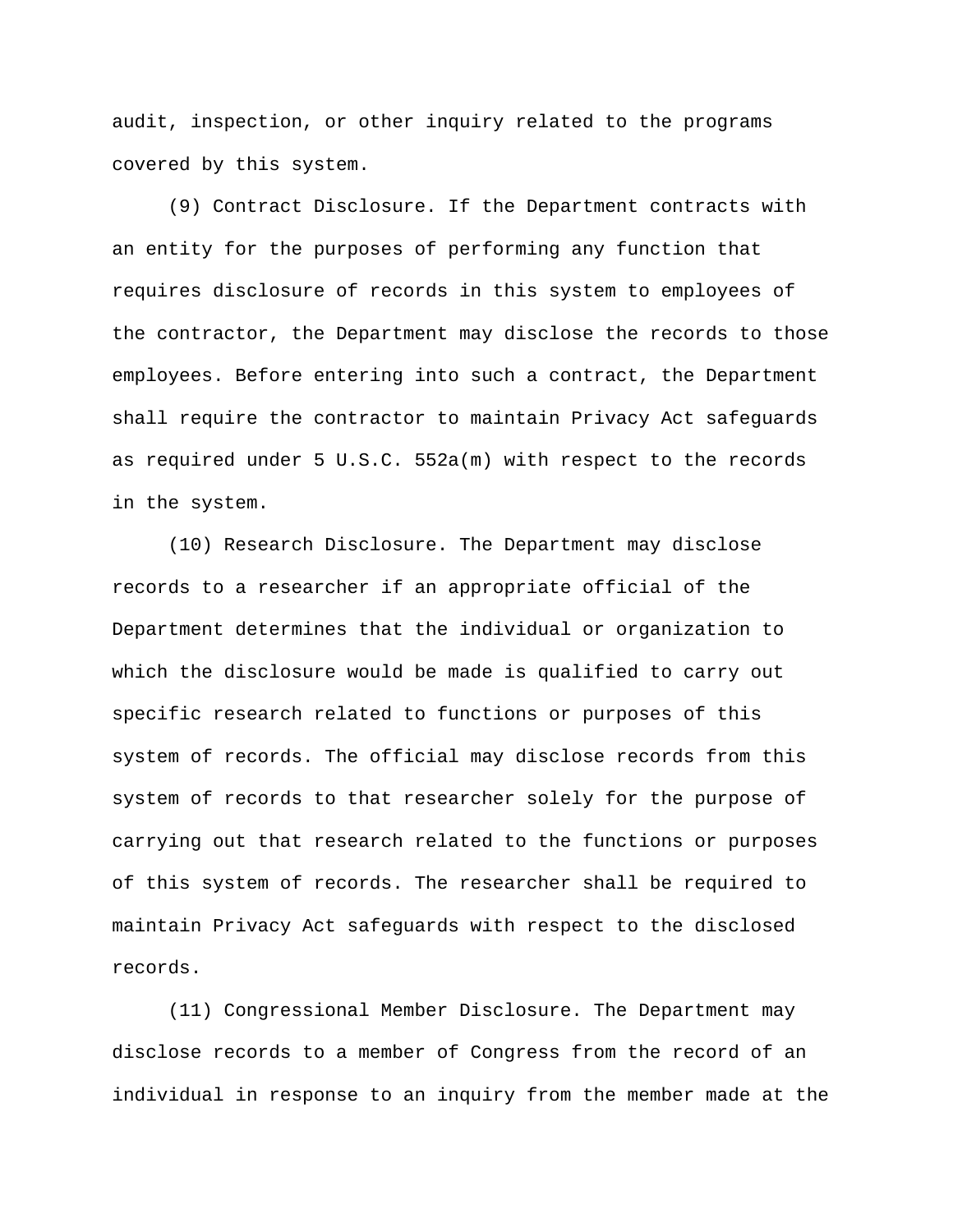written request of that individual. The member's right to the information is no greater than the right of the individual who requested it.

(12) Disclosure to the Office of Management and Budget (OMB) for Credit Reform Act (CRA) Support. The Department may disclose records to OMB as necessary to fulfill CRA requirements.

DISCLOSURE TO CONSUMER REPORTING AGENCIES:

Not applicable to this system of records. POLICIES AND PRACTICES FOR STORING, RETRIEVING, ACCESSING, RETAINING, AND DISPOSING OF RECORDS IN THE SYSTEM: STORAGE:

Records are maintained in hard copy stored in file folders, on computers and in handwritten logs for Human Resources. Summary data of records are also maintained in a computerized tracking system.

#### RETRIEVABILITY:

Records are indexed alphabetically by organization and year.

### SAFEGUARDS:

Access to and use of these records are limited to those persons with a "need-to-know" and whose official duties require such access. Personnel screening is employed to prevent unauthorized disclosure. Computers are password protected for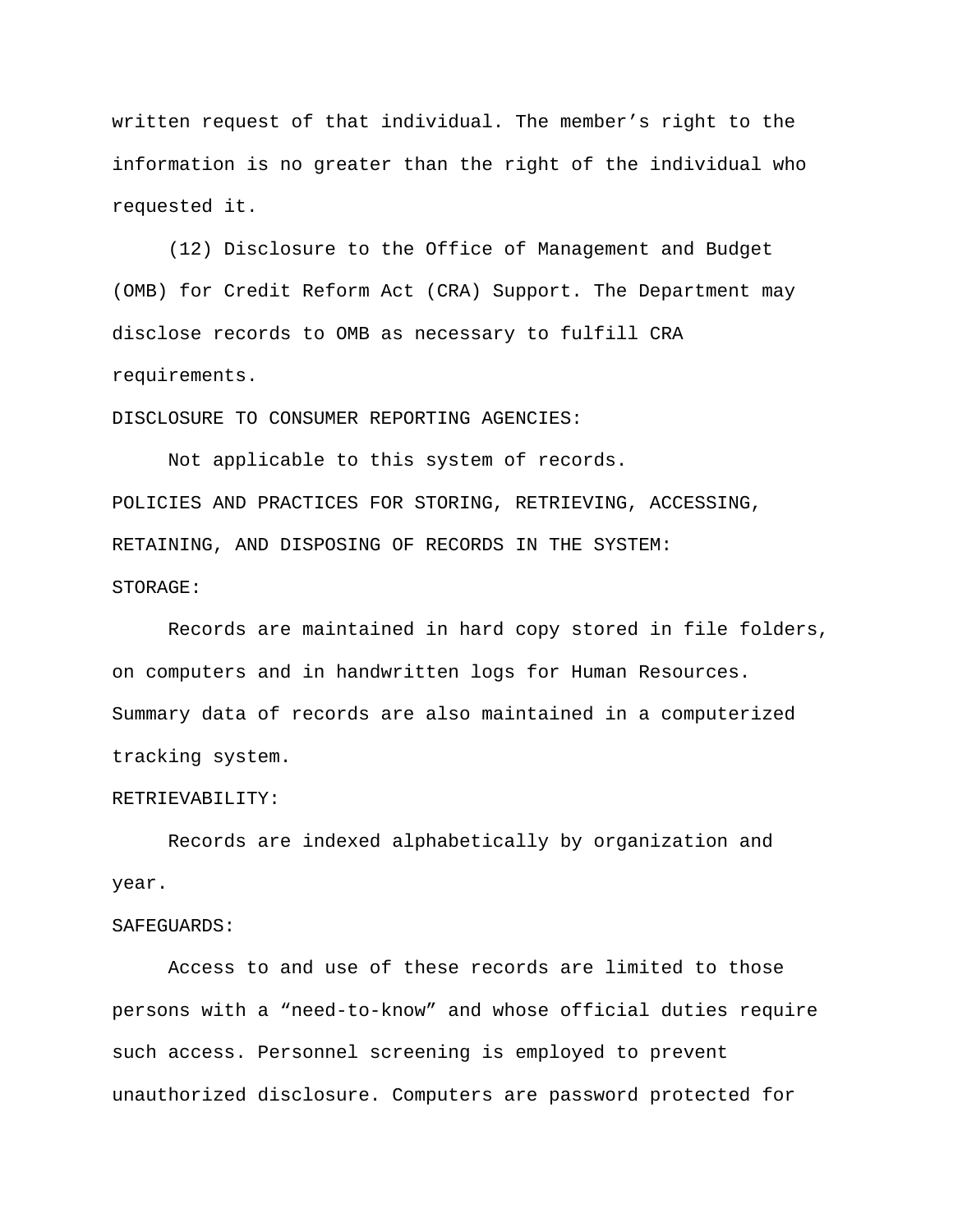individuals with access. All data bases are designed with stringent security measures to control individual users' ability to access and alter records within the system.

#### RETENTION AND DISPOSAL:

Records are retained for three (3) years after the grievance case is closed, and are then destroyed, as set forth in the General Records Schedule 1, Civilian Personnel Records, Item 30(a).

### SYSTEM MANAGER(S) AND ADDRESS:

Director, Human Resources Group, Office of Management, U.S. Department of Education, 400 Maryland Avenue, SW., Room 2E314, Washington, DC 20202. See the Appendix at the end of this system notice for additional system managers.

## NOTIFICATION PROCEDURE:

If you wish to determine whether a record exists regarding you in the system of records, contact the system manager. Your request must meet the requirements of the regulations at 34 CFR 5b.5, including proof of identity.

### RECORD ACCESS PROCEDURES:

If you wish to gain access to records regarding you in this system of records, contact the system manager at the address listed above and follow the steps outlined in the Notification Procedure. Your request must meet the requirements of the regulations at 34 CFR 5b.5, including proof of identity.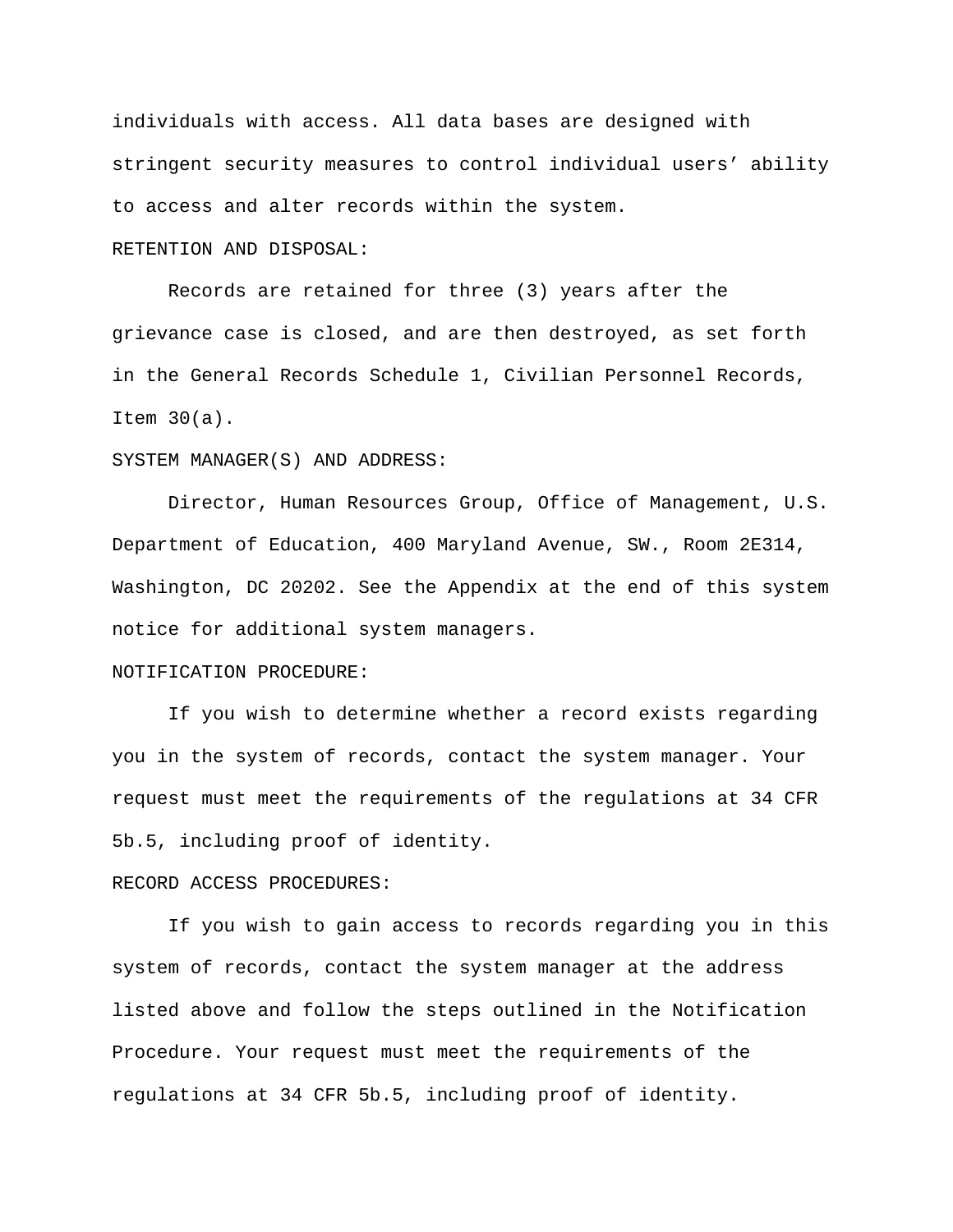#### CONTESTING RECORD PROCEDURES:

If you wish to contest the content of a record in this system of records, contact the system manager at the address listed above. Your request must meet the requirements of the regulations at 34 CFR 5b.7, including proof of identity. RECORD SOURCE CATEGORIES:

Information in this system of records is supplied from the following sources: Directly by the individual filing the grievance, from information supplied by the individual, by testimony of witnesses, employee representatives, Department employees or officials.

SYSTEM EXEMPTED FROM CERTAIN PROVISIONS OF THE ACT:

None.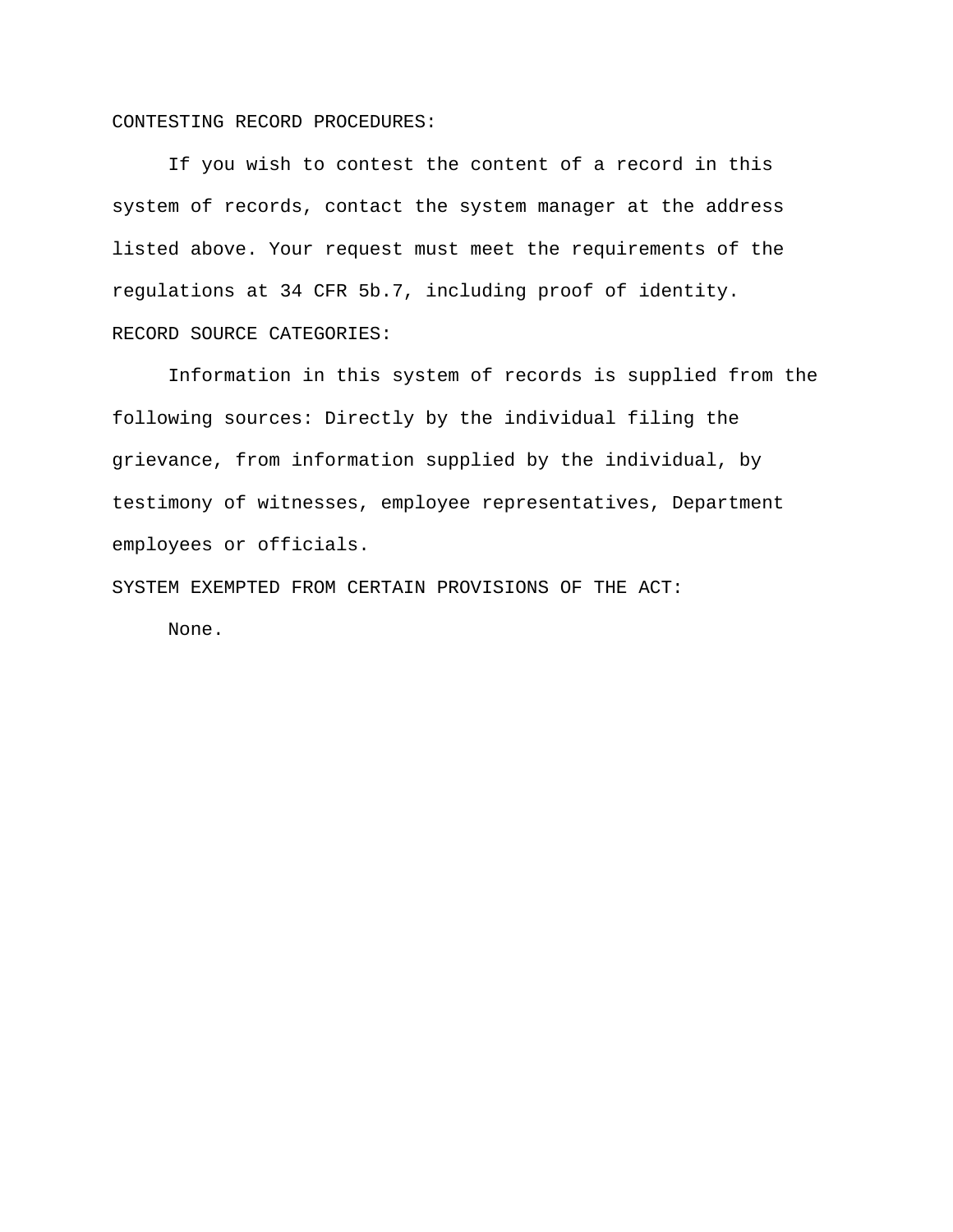Appendix to 18–05–05 Additional System Locations and System Managers

Director, Human Resources Group, Office of Management, U.S. Department of Education, 400 Maryland Avenue, SW., Washington, DC 20202.

Employee Relations Team, Office of Management, U.S. Department of Education, 400 Maryland Avenue, SW., Room 2E233, Washington, DC 20202– 4737.

U.S. Department of Education, Regional Personnel Office O'Neill Federal Building, 10 Causeway Street, Room 1095 Boston, MA 02222.

U.S. Department of Education, Regional Personnel Office 75 Park Place, 12th Floor, New York, NY 10007.

U.S. Department of Education, Regional Personnel Office 3535 Market Street, Room 16300, Philadelphia, PA 19104.

U.S. Department of Education, Regional Personnel Office 61 Forsyth Street, SW, Suite 18T55, Atlanta, GA 30303.

U.S. Department of Education, Regional Personnel Office 111 N. Canal Street, Room 1084, Chicago, IL 60606.

U.S. Department of Education, Regional Personnel Office 1999 Bryan Street, Suite 2710, Dallas, TX 75201–6817.

U.S. Department of Education, Regional Personnel Office 10220 North Executive Hills Boulevard, 9th Floor, Kansas City, MO 64153.